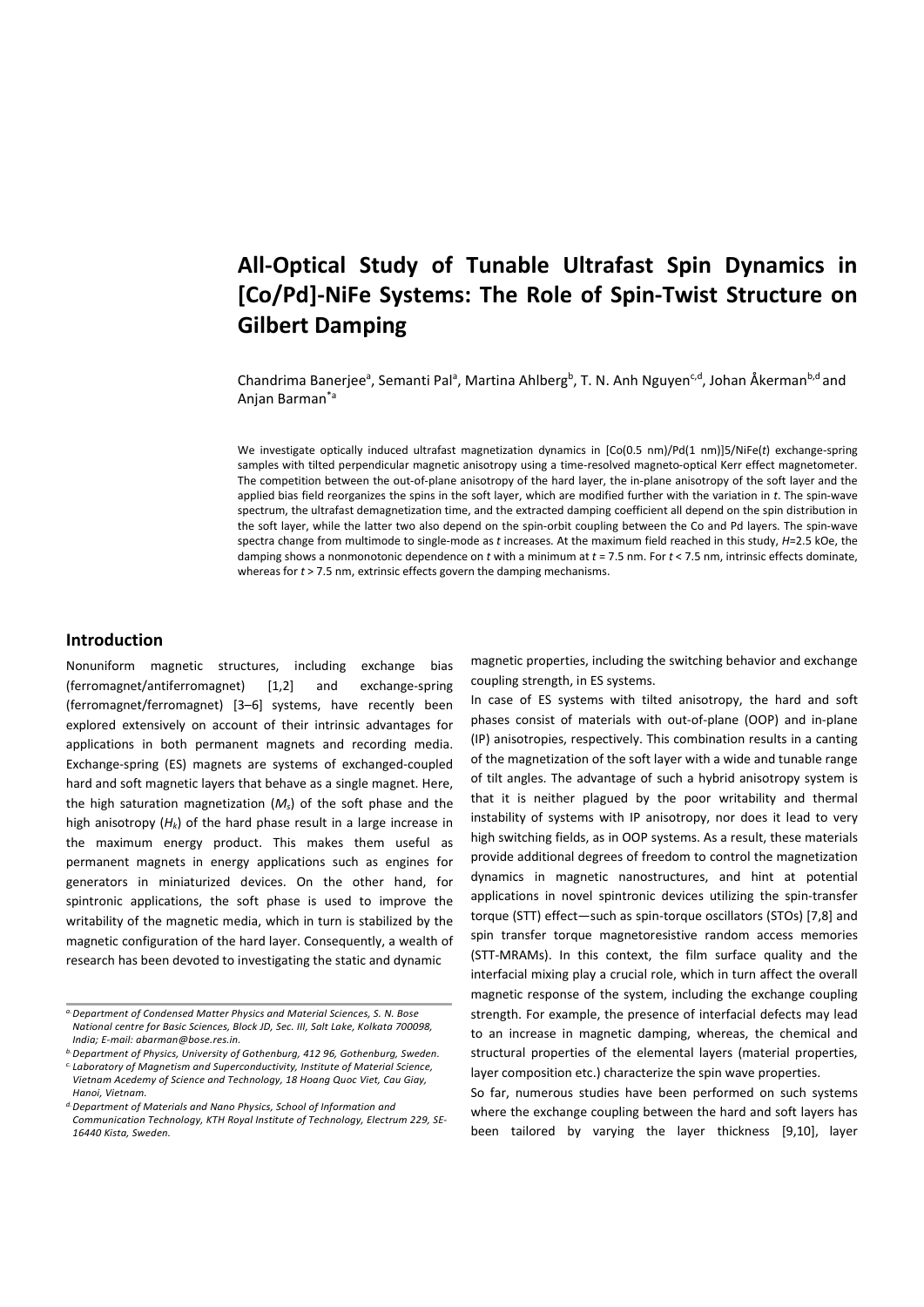composition [11], number of repeats [12], and interfacial anisotropy [10]. The literature describes investigations of domain structure and



Figure 1: (a) In plane AFM images and (b) magnetic hysteresis loops (in-plane and out of plane) for the exchange spring systems with *t* = 5.5 nm, 7 nm, 20 nm. (c) Typical EDX spectrum of the exchange spring systems.

other static magnetic properties for [Co/Pd]/Co [13], [Co/Pd]/NiFe [9,11,13,14], [Co/Pd]/CoFeB [12,13,15], [Co/Pd]-Co-Pd-NiFe [10], [Co/Ni]/NiFe [16], and CoCrPt-Ni [17]—these systems being studied with static magnetometry, magnetic force microscopy (MFM), and micromagnetic simulations. The magnetization dynamics in such systems have also been measured using Brillouin light scattering (BLS) [11, 15] and ferromagnetic resonance (FMR) [14] experiments, where the spin-wave (SW) modes have been investigated by varying the thickness of the soft layer and changing the configuration of the hard layer. In any process involving magnetization dynamics, the Gilbert damping constant  $(\alpha)$  plays a key role in optimizing writing speeds and controlling power consumption. For example, in case of STT-MRAM and magnonic devices, low α facilitates a lower writing current and the longer propagation of SWs, whereas a higher  $\alpha$  is desirable for increasing the reversal rates and the coherent reversal of magnetic elements, which are required for data storage devices.

In this paper, we present all-optical excitation and detection of magnetization dynamics in [Co(0.5 nm)/Pd(1 nm)]5/NiFe(*t*) tilted anisotropy ES systems, with varying soft layer thickness (*t*), using a time-resolved magneto-optical Kerr effect (TR-MOKE) magnetometer. The dynamical magnetic behavior of similar systems has previously been studied using BLS [11] and FMR [14] measurements.



Figure 2: (a) Schematic of the two-color pump-probe measurement of the time-resolved magnetization dynamics of exchange-spring systems. The bias field is applied with a small angle to the normal of the sample plane. (b) Typical time-resolved Kerr rotation data revealing ultrafast demagnetization, fast and slow relaxations, and precession of magnetization for the exchange-spring system with *t* = 7.5 nm at H = 2.5 kOe. (c) FFT spectrum of the backgroundsubtracted time-resolved Kerr rotation. (d) Variation demagnetization time with *t*.

However, a detailed study of the precessional magnetization dynamics and relaxation processes in such composite hard/soft systems is yet to be carried out. The advantage of implementing TR-MOKE is that here the magnetization dynamics can be measured on different time scales and the damping is measured directly in the time domain, and is therefore more reliable. We investigate the ultrafast magnetization dynamics over sub-picosecond time scales. The ultrafast demagnetization is examined and found to change due to the modified spin structure in the soft layer for different *t* values. The extracted SW spectra are strongly dependent on *t*. An extensive study of the damping coefficient reveals that the extrinsic contribution to the damping is more dominant in the higher thickness regime, while intrinsic mechanisms govern the behavior at lower thicknesses.

# **Experimental details**

## **2.1 Sample fabrication**

The samples were fabricated using dc magnetron sputtering and have the following structure: Ta (5nm) / Pd (3nm) / [Co (0.5nm) / Pd  $(1nm)$ ]  $\times$  5 / Ni<sub>80</sub>Fe<sub>20</sub> (*t*) /Ta (5nm), where *t* = 4–20 nm. The chamber base pressure was below  $3 \times 10^{-8}$  Torr, while the Ar work pressure was 2 and 5 mTorr for the Ta, NiFe and Co, Pd layers, respectively. The samples were deposited at room temperature on naturally oxidized Si (100) substrates. The 5 nm Ta seed layer was used to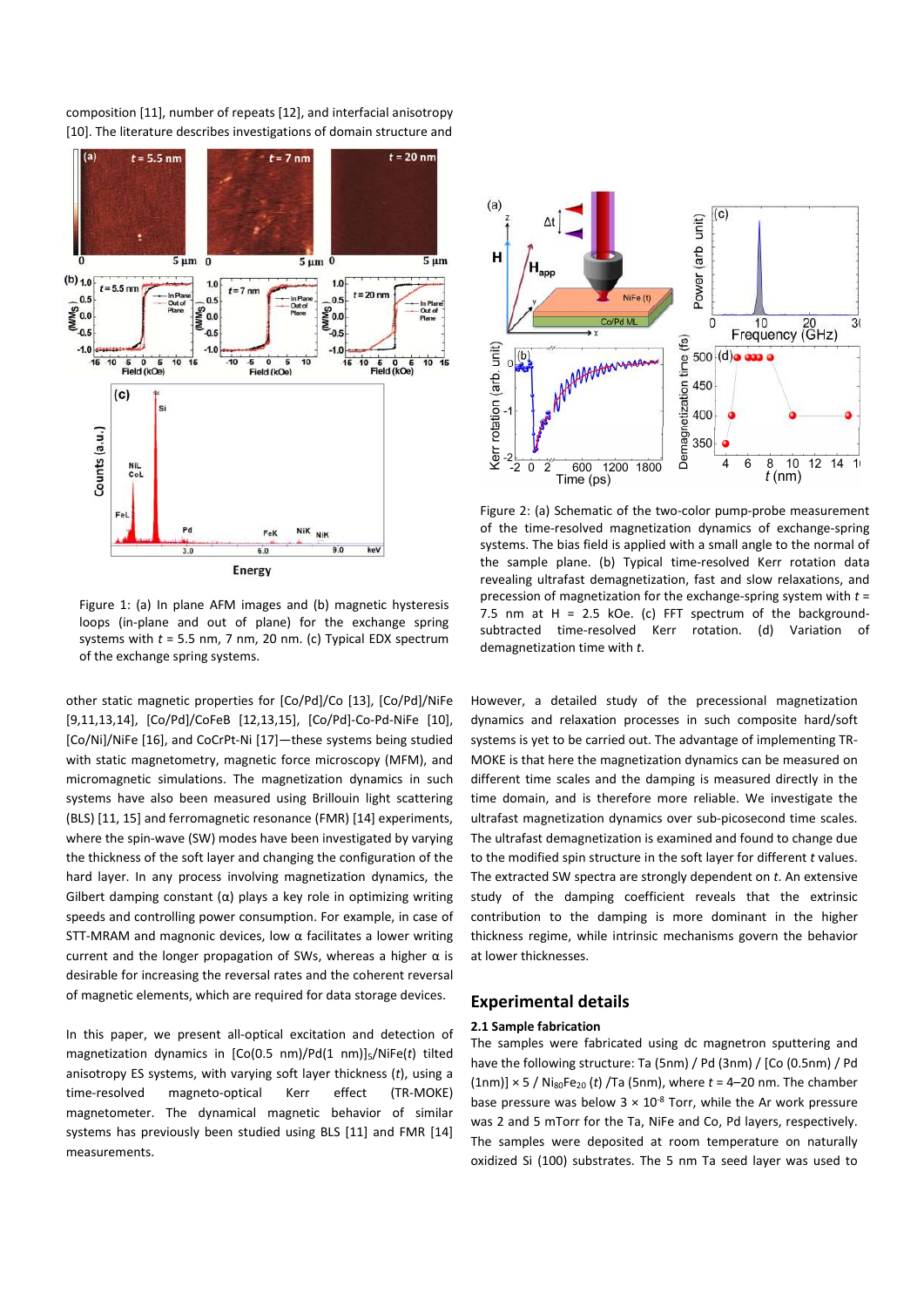induce fcc-(111) orientation in the Pd layer, which improves the perpendicular magnetic anisotropy of the Co/Pd multilayers; a Ta cap layer was used to avoid oxidation, which has been reported in previous studies [9,10,13]. The layer thicknesses are determined from the deposition time and calibrated deposition rates.

#### **2.2 Measurement technique**

The surface morphology and the chemical compositions of the thin films were characterized using atomic force microscopy (AFM) and energy dispersive x-ray (EDX) spectroscopy, respectively. The static magnetic properties were investigated using vibration sample magnetometer (VSM) at room temperature.

To investigate the precessional frequency and damping of these samples, the magnetization dynamics were measured by using an all-optical time-resolved magneto-optical Kerr effect (TR-MOKE) magnetometer [18] based on a two-color optical pump-probe experiment. The measurement geometry is shown in Fig. 2(a). The

magnetization dynamics was excited by laser pulses of wave- length (λ) 400 nm (pulse width = 100 fs, repetition rate = 80 MHz) of about 16 mJ/cm<sup>2</sup> fluence and probed by laser pulses with  $\lambda$  = 800 nm (pulse width = 88 fs, repetition rate = 80 MHz) of about 2 mJ/cm<sup>2</sup> fluence. The pump and probe beams are focused using the same microscope objective with N.A. of 0.65 in a collinear geometry. The probe beam is tightly focused to a spot of about 800 nm on the sample surface and, as a result, the pump becomes slightly defocused in the same plane to a spot of about  $1 \mu m$ . The probe beam is carefully aligned at the centre of the pump beam with slightly larger spot size. Hence, the dynamic response is probed from a homogeneously excited volume. The bias field was tilted at around 15° to the sample normal (and its projection along the sample normal is referred to as *H* in this article) in order to have a finite demagnetizing field along the direction of the pump beam. This field is eventually modified by the pump pulse which induces precessional magnetization dynamics in the samples. The Kerr rotation of the probe beam, back-reflected from the sample surface, is measured by an optical bridge detector using phase sensitive detection techniques, as a function of the time-delay between the pump and probe beams. Figure 2(b) presents typical time-resolved Kerr rotation data from the ES sample with *t* = 7.5 nm at a bias field *H* = 2.5 kOe. The data shows a fast demagnetization within 500 fs and a fast remagnetization within 8 ps, followed by a slow remagnetization within 1800 ps. The precessional dynamics appear as an oscillatory signal above the slowly decaying part of the time-resolved Kerr rotation data. This part was further analyzed and a fast Fourier transform (FFT) was performed to extract the corresponding SW modes, as presented in Fig. 2(c).

The obtained spin wave dynamics was further compared with the results obtained from the Brillouin Light Scattering (BLS) technique. BLS measurements were performed in the backscattering geometry, where a monochromatic light of 532 nm wavelength was focused onto the sample surface. The light is then inelastically scattered from thermally excited spin waves. Frequencies of the backscattered light were analyzed by a Sandercock-type (3+3)-pass

Fabry-Perot interferometer. The magnetic field *H* was applied in the plane of the sample and perpendicular to the plane of light



Figure 3: (a) Background-subtracted time-resolved Kerr rotation and the corresponding FFT spectra for samples with different *t* values at *H* = 2.5 kOe. The black lines show the fit according to Eq. 1. (b) Simulated static magnetic configurations for samples with *t* = 20, 10, and 6 nm with a bias field *H* = 2.5 kOe in the experimental configuration. The simulated samples are not to scale. The color map is shown at the bottom of the figure.

incidence. The measurements were performed for zero spin-wave wave vector, i.e., the Kittel mode.

## **Results and discussions**

The AFM images for *t* = 5.5 nm, 7 nm and 20 nm samples are shown in Fig 1(a). The measured root mean square (RMS) roughnesses were approximately 0.14 nm, 0.16 nm, 0.27 nm respectively. Figure 1(b) shows the out-of-plane (OOP) and in-plane (IP) hysteresis loops for the samples with *t* = 5.5 nm, 7 nm and 20 nm. For *t* = 5.5 nm, the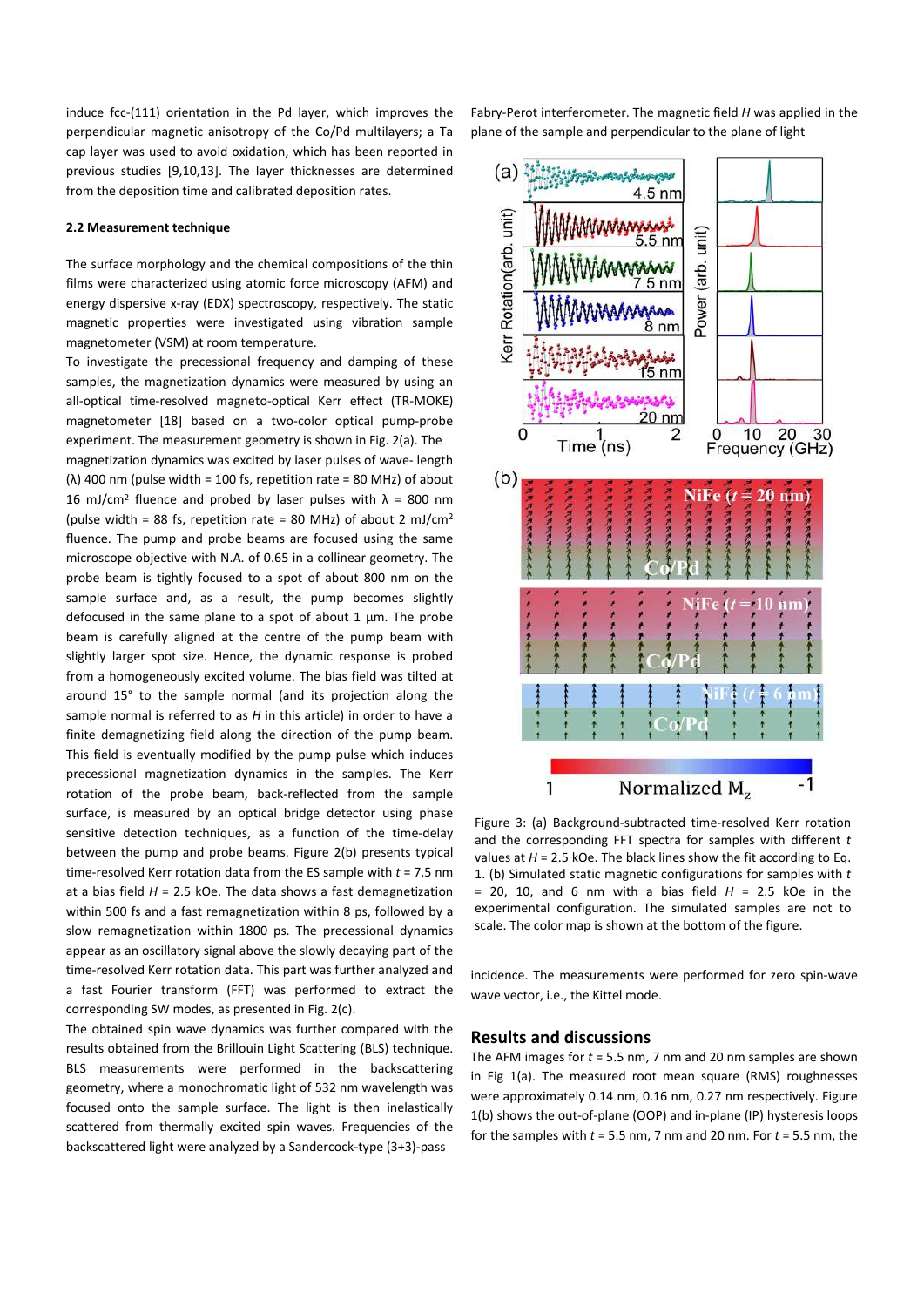OOP loop is nearly square with large remanence, relatively small saturation field, and large coercivity, whereas the IP loop displays



Figure 4: (a) Dependence of spin wave frequency on NiFe layer thickness (*t*) at a magnetic field of 2.5 kOe. The inset shows the frequency dependence on *t* when the magnetic field (of 2.5 kOe) is applied in-plane, as obtained from Brillouin Light Scattering measurements. (b) Evolution of Gilbert damping constant as a function of *t* at *H* = 1.3 kOe (green circles) and 2.5 kOe (violet circles).

characteristic hard axis behavior. This indicates that the thin NiFe layer is rigidly coupled to the Co/Pd MLs during reversal. In contrast, for *t* = 20 nm, the IP loop shows easy axis behavior, with a decrease in coercivity and saturation field. The OOP loop, interestingly, shows the behavior of a typical two phase system. This indicates a non-uniform spin distribution within the system, as will be shown later in this article. The hysteresis loops for *t* = 7 nm, show nearly isotropic behavior, signaling a cancellation of the IP and OOP anisotropy, which is intermediate of *t* = 5.5 nm and *t* = 20 nm system. A typical EDX spectrum for the samples is presented in Fig. 1c. As found from EDX analysis, the Ni:Fe ratio of the top layer is about 80:20, which is close to the nominal value. In order to closely observe the ultrafast demagnetization and fast remagnetization, we recorded the transient MOKE signals for delay times up to 30 ps at a resolution of 50 fs. In Fig. 2(d), the demagnetization times are plotted as a function of *t*. We observe that the demagnetization is fastest in the thinnest NiFe layer (*t* = 4 nm) and increases sharply with the increase in *t*, becoming constant at 500 fs at *t* = 5 nm. At *t* = 10 nm, it decreases drastically to 400 fs and remains constant for further increases in *t*. For *t* < 5 nm, the laser beam penetrates to the Co/Pd layer. In this regime, the large spin-orbit coupling of Pd enhances the spin-flip rate, resulting in a faster demagnetization process. As *t* increases, the top NiFe layer is primarily probed. Here, the spin configuration across the NiFe layer, which is further affected by the competition between the in-plane and the out-of-plane anisotropies of the NiFe and [Co/Pd] layers, governs the demagnetization process. Qualitatively, ultrafast demagnetization can be understood by direct transfer of spin angular momentum between neighboring domains [19, 20], which may be explained as follows: For *t* > 8 nm, the magnetization orientation in the NiFe layer varies over a wide range of angles across the film thickness, where the magnetization gradually rotates from nearly perpendicular at the Co/Pd and NiFe interface to nearly parallel to the surface plane in the topmost NiFe layer.

Such a spin structure across the NiFe layer thickness can be seen as a network of several magnetic sublayers, where the spin orientation in each sublayer deviates from that of the neighboring sublayer. This canted spin structure accelerates the spin-flip scattering



Figure 5: Dependence of Gilbert damping coefficient on soft layer thickness (t) for (a) 7–10 nm and (b) 5–7 nm, respectively.

between the neighboring sublayers and thus results in a shorter demagnetization time, similar to the work reported by Vodungbo *et.al.*[19]. On the other hand, for 5 nm < *t* < 8 nm, the strong out-of plane anisotropy of the Co/Pd layer forces the magnetization in the NiFe film towards the direction perpendicular to the surface plane, giving rise to a uniform spin structure. The strong coupling reduces the transfer rate of spin angular momentum and causes the demagnetization time to increase. Investigating the variation of the precessional dynamics with *t*, we further recorded the timeresolved data for a maximum duration of 2 ns at a resolution of 10 ps. Figure 3(a) shows the background-subtracted time resolved Kerr rotation data for different values of *t* at *H* = 2.5 kOe and the corresponding fast Fourier transform (FFT) power spectra. Four distinct peaks are observed in the power spectrum of  $t = 20$  nm, which reduces to two for  $t = 15$  nm. This is probably due to the relative decrease in the non-uniformity of the magnetization across the NiFe thickness, which agrees with the variation in the demagnetization time, as described earlier. To confirm this, we simulated the static magnetic configurations of these samples in a field of *H* = 2.5 kOe using the LLG micromagnetic simulator [21]. Simulations were performed by discretizing the samples in arrays of cuboidal cells with two-dimensional periodic boundary conditions applied within the sample plane. The simulations assume the Co/Pd multilayer as an effective medium [22] with saturation magnetization *Ms* = 690 emu/cc, exchange stiffness constant *A* = 1.3 merg/cm, and anisotropy constant  $K_{u1}$  = 5.8 Merg/cc along the (001) direction, while the material parameters used for the NiFe layer were *Ms* = 800 emu/cc, *A* = 1.3 merg/cm, and *K*u1 = 0. [23]. The interlayer exchange between Co/Pd and NiFe is set to 1.3 merg/cm and the gyromagnetic ratio  $y=18.1$  MHz Oe<sup>-1</sup> is used for both layers. The Co/Pd layer was discretized into cells of dimension  $5 \times 5 \times 2$  nm<sup>3</sup> and the NiFe layer was discretized into cells of dimension  $5 \times 5 \times 1$ nm3. The results are presented in Fig. 3(b) for *t* = 20, 10, and 6 nm samples. The nonuniform spin structure is prominent in the NiFe layer of the *t* = 20 nm sample, which modifies the SW spectrum of this sample, giving rise to the new modes [23]. With the reduction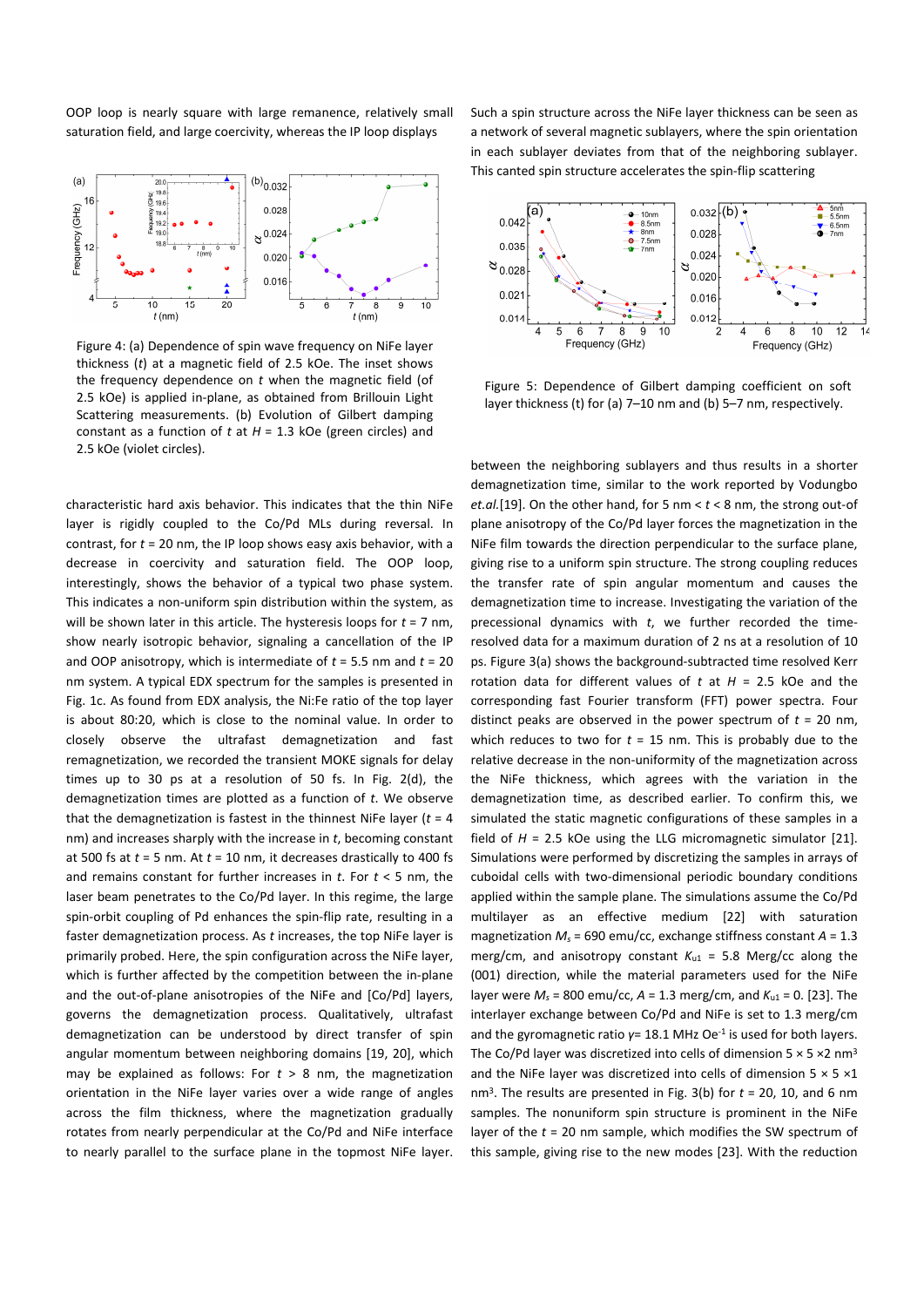of *t*, the spin structure in the NiFe layer gradually becomes more uniform, while at *t* = 7.5 nm it is completely uniform over the whole thickness profile. Hence, for low values of *t*, the power spectra show a single peak due to the collective precession of the whole stack. The variation in precession frequency with *t* is plotted in Fig. 4(a). The frequency of the most intense mode shows a slow decrease down to *t* = 7.5 nm, below which it increases sharply down to the lowest thickness  $t = 4.5$  nm, exhibiting collective precessional dynamics. This mode is basically the uniform mode of the system and follows Kittel's equation [24]. The variation in frequency depicts the evolution of the effective anisotropy from OOP to IP with increasing *t*, which is in agreement with previously reported results [14]. For lower *t*, the system displays an OOP easy axis, owing to the strong OOP anisotropy of the Co/Pd multilayer. This is manifested as a sharp increase in the frequency with decreasing *t* below 7.5 nm. For greater thicknesses, the effect of the perpendicular anisotropy of the Co/Pd multilayer gradually decreases and the effect of the in-plane NiFe becomes more prominent. These two anisotropies cancel near  $t = 7.5$  nm, resulting in a minimum frequency, as shown in Fig. 4(a). In the inset of Fig. 4a, the frequency vs. *t* plot measured using Brillouing Light Scattering (BLS) technique is presented. In BLS measurements a magnetic field of 2.5 kOe (same in magnitude) is applied in the plane of the samples and the frequencies are recorded at zero wave vector (Kittel mode). The results reveal increasing frequency with increasing *t*. This in turn implies an enhancement in the in-plane anisotropy with increasing *t* which is in complement with the TR-MOKE results.

To extract the damping coefficient, the time domain data was fitted with an exponentially damped harmonic function given by Eq. 1.

$$
M(t) = M(0)e^{-\frac{t}{\tau}}\sin(2\pi ft - \phi)
$$
 (1)

where the relaxation time τ is related to the Gilbert damping coefficient α by the relation τ = 1/(2π*f*α). Here, *f* is the experimentally obtained precession frequency and ф is the initial phase of the oscillation. The fitted data for various values of *t* is shown by the solid black lines in Fig. 3a. We did not extract a value of α for *t* = 15 and 20 nm due to the occurrence of multimode oscillations, which may lead to an erroneous estimate of the damping. The extracted α values are plotted against *t* in Fig. 4(b) for two different field values of *H* of 2.5 and 1.3 kOe. The evolution of α as a function of *t* depends significantly on *H*, as can be seen from the figure. This is because of the different mechanisms responsible for determining the damping in different samples, as will be discussed later.

An interesting trend in the  $\alpha$  vs. *t* plot is observed for  $H = 2.5$  kOe. For 10 nm ≤ *t* ≤ 7.5 nm, α decreases with decreasing *t* and reaches a minimum value of about 0.014 for *t* = 7.5 nm. Below this thickness, α increases monotonically and reaches a value of about 0.022 for the lowest thickness. This variation of  $α$  is somewhat correlated with the variation of precession frequency with thickness. In the thinner regime, we probe both the NiFe layer and a fraction of the

Co/Pd multilayer and the relative contribution from the latter increases as *t* decreases. The occurrence of a single mode oscillation points towards a collective precession of the stack, which may be considered as a medium with effective magnetic parameters consisting of both NiFe and Co/Pd layers. The variation in damping may be related to the variation in the anisotropy of the material. The competing IP and OOP anisotropies of the NiFe and Co/Pd layers lead to the appearance of a minimum in the damping. The damping in this system may have multiple contributions, namely (a) dephasing of the uniform mode in the spin-twist structure [25] (b) interfacial *d*-*d* hybridization at the Co/Pd interface [22], and (c) spin pumping into the Pd layer [26]. The first is an extrinsic mechanism and is dominant in samples with higher NiFe thicknesses, while the other two mechanisms are intrinsic damping mechanisms. For  $t > 7.5$  nm, due to the nonuniformity of the spin distribution, the dominant mode undergoes dynamic dephasing and the damping thus increases compared to the magnetically uniform samples. With the increase in NiFe thickness, the nonuniformity of spin distribution and the consequent mode dephasing across its thickness increases, leading to an increase in the damping value. Hence, in samples with higher *t* values, dephasing is the dominant mechanism, while at lower *t* values—i.e., when the contribution from the Co/Pd multilayer is dominant—the spin-orbit coupling and spin pumping effects dominate. At intermediate *t* values, the extrinsic and intrinsic effects compete with each other, leading to a minimum in the damping. However, the damping increases monotonically with *t* in a lower field of *H* = 1.3 kOe. For a deeper understanding of this effect, we have measured  $\alpha$  as a function of precession frequency *f*. Figures 5(a)–(b) show the variation of α with *f*. Two different regimes in the thickness are presented in (a) and (b) to show the rate of variation more clearly. For 10 nm  $\le t \le 7$ nm, α decreases strongly with the decrease in *f* and the rate of variation remains nearly constant with *t*. This is the signature of extrinsic damping generated by the non-uniform spin distribution. However, for  $t = 6.5$  nm, the rate falls drastically and for  $t \le 5.5$  nm, α becomes nearly independent of *t*, which indicates that purely intrinsic damping is operating in this regime. This confirms the competition between two different types of damping mechanisms in these samples.

The study demonstrates that various aspects of ultrafast magnetization dynamics—namely demagnetization time, precession frequency, number of modes, and damping—are influenced by the spin distribution in the soft magnetic layer, as well as by the properties of the hard layer. By changing the thickness of the soft layer, the relative contributions of these factors can be tuned effectively. This enables efficient control of the damping and other magnetic properties over a broad range, and will hence be very useful for potential applications in spintronic and magnonic devices.

## **Conclusion**